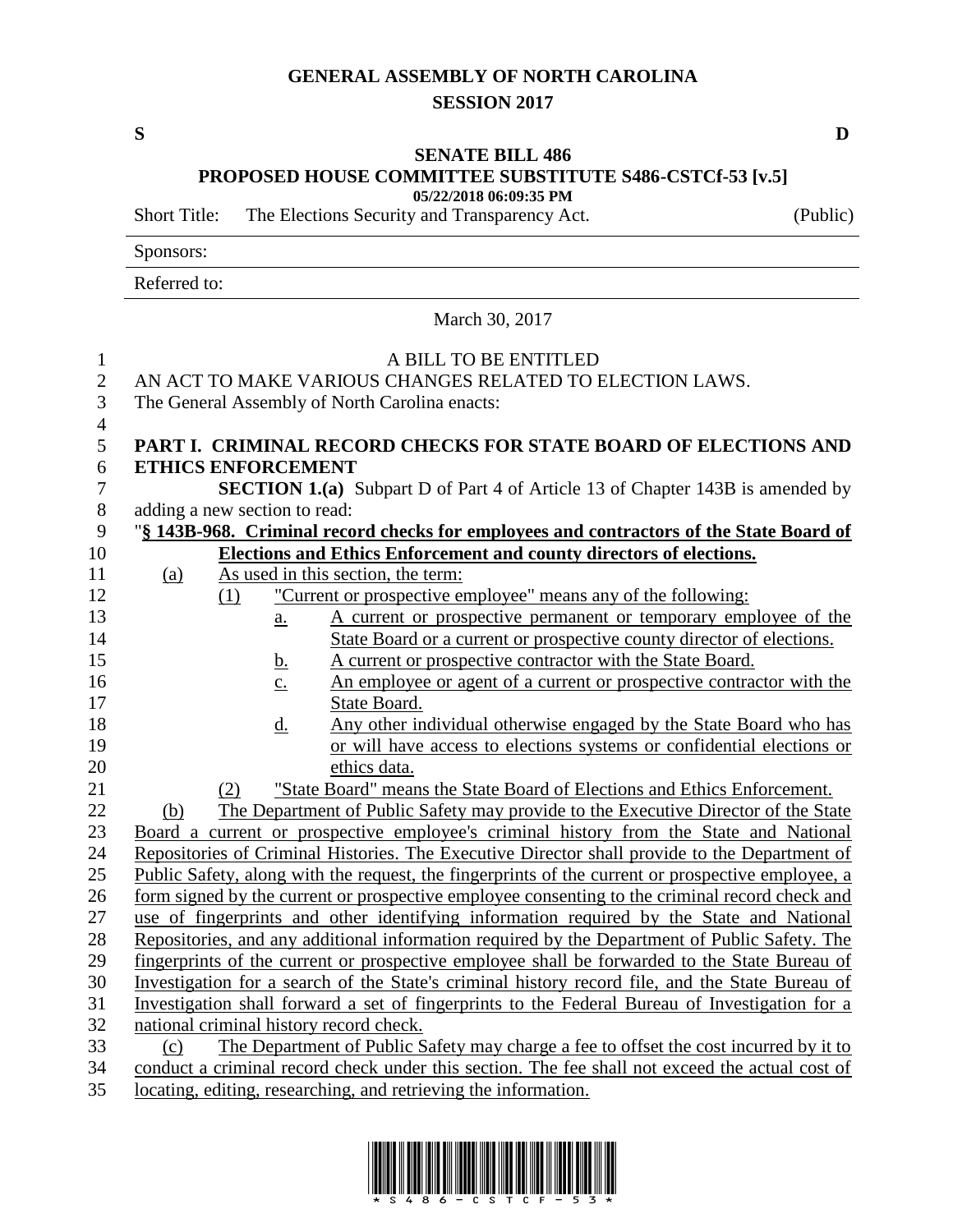|            |               | <b>General Assembly Of North Carolina</b>                                                                                                                                               | <b>Session 2017</b> |
|------------|---------------|-----------------------------------------------------------------------------------------------------------------------------------------------------------------------------------------|---------------------|
| (d)        |               | The criminal history report shall be provided to the Executive Director of the State                                                                                                    |                     |
|            |               | Board, who shall keep all information obtained pursuant to this section confidential to the State                                                                                       |                     |
|            |               | Board. A criminal history report obtained as provided in this section is not a public record under                                                                                      |                     |
|            |               | Chapter 132 of the General Statutes."                                                                                                                                                   |                     |
|            |               | <b>SECTION 1.(b)</b> Subpart D of Part 4 of Article 13 of Chapter 143B is amended by                                                                                                    |                     |
|            |               | adding a new section to read:                                                                                                                                                           |                     |
|            |               | "§ 143B-969. Criminal record checks for employees of county boards of elections.                                                                                                        |                     |
| (a)        |               | As used in this section, the term:                                                                                                                                                      |                     |
|            | (1)           | "Current or prospective employee" means a current or prospective permanent                                                                                                              |                     |
|            |               | or temporary employee of a county board of elections.                                                                                                                                   |                     |
|            |               | "State Board" means the State Board of Elections and Ethics Enforcement.                                                                                                                |                     |
|            | (2)           |                                                                                                                                                                                         |                     |
| (b)        |               | The Department of Public Safety may provide to a county board of elections a current<br>or prospective employee's criminal history from the State and National Repositories of Criminal |                     |
|            |               |                                                                                                                                                                                         |                     |
|            |               | Histories. The county board of elections shall provide to the Department of Public Safety, along                                                                                        |                     |
|            |               | with the request, the fingerprints of the current or prospective employee, a form signed by the                                                                                         |                     |
|            |               | current or prospective employee consenting to the criminal record check and use of fingerprints                                                                                         |                     |
|            |               | and other identifying information required by the State and National Repositories, and any                                                                                              |                     |
|            |               | additional information required by the Department of Public Safety. The fingerprints of the                                                                                             |                     |
|            |               | current or prospective employee shall be forwarded to the State Bureau of Investigation for a                                                                                           |                     |
|            |               | search of the State's criminal history record file, and the State Bureau of Investigation shall                                                                                         |                     |
|            |               | forward a set of fingerprints to the Federal Bureau of Investigation for a national criminal history                                                                                    |                     |
|            | record check. |                                                                                                                                                                                         |                     |
| (c)        |               | The Department of Public Safety may charge a fee to offset the cost incurred by it to                                                                                                   |                     |
|            |               | conduct a criminal record check under this section. The fee shall not exceed the actual cost of                                                                                         |                     |
|            |               | locating, editing, researching, and retrieving the information.                                                                                                                         |                     |
| (d)        |               | The criminal history report shall be provided to the county board of elections, who                                                                                                     |                     |
|            |               | shall keep all information obtained pursuant to this section confidential to the county board of                                                                                        |                     |
|            |               | elections, the county director of elections, the State Board, and the Executive Director of the                                                                                         |                     |
|            |               | State Board. A criminal history report obtained as provided in this section is not a public record                                                                                      |                     |
|            |               | under Chapter 132 of the General Statutes."                                                                                                                                             |                     |
|            |               | SECTION 1.(c) Article 1 of Chapter 163A of the General Statutes is amended by                                                                                                           |                     |
|            |               | adding a new section to read:                                                                                                                                                           |                     |
|            |               | "§ 163A-7. Criminal history record checks of current and prospective employees of the                                                                                                   |                     |
|            |               | <b>State Board and county directors of elections.</b>                                                                                                                                   |                     |
| <u>(a)</u> |               | As used in this section, the term:                                                                                                                                                      |                     |
|            | (1)           | "Current or prospective employee" means any of the following:                                                                                                                           |                     |
|            |               | A current or prospective permanent or temporary employee of the<br>$\underline{a}$ .                                                                                                    |                     |
|            |               | State Board or a current or prospective county director of elections.                                                                                                                   |                     |
|            |               | <u>An employee or agent of a current or prospective contractor with the</u><br><u>b.</u>                                                                                                |                     |
|            |               | State Board.                                                                                                                                                                            |                     |
|            |               | Any other individual otherwise engaged by the State Board who has<br>$\underline{c}$ .                                                                                                  |                     |
|            |               | or will have access to elections systems or confidential elections or                                                                                                                   |                     |
|            |               | ethics data.                                                                                                                                                                            |                     |
|            | (2)           | "Criminal history" means a State or federal history of conviction of a crime,                                                                                                           |                     |
|            |               | whether a misdemeanor or felony, that bears upon a current or prospective                                                                                                               |                     |
|            |               | employee's fitness for employment by the State Board. The crimes include,                                                                                                               |                     |
|            |               | but are not limited to, criminal offenses as set forth in any of the following                                                                                                          |                     |
|            |               | Articles of Chapter 14 of the General Statutes: Article 5, Counterfeiting and                                                                                                           |                     |
|            |               | Issuing Monetary Substitutes; Article 5A, Endangering Executive and                                                                                                                     |                     |
|            |               | Legislative, and Court Officers; Article 6, Homicide; Article 7B, Rape and                                                                                                              |                     |
|            |               | Other Sex Offenses; Article 8, Assaults; Article 10, Kidnapping and                                                                                                                     |                     |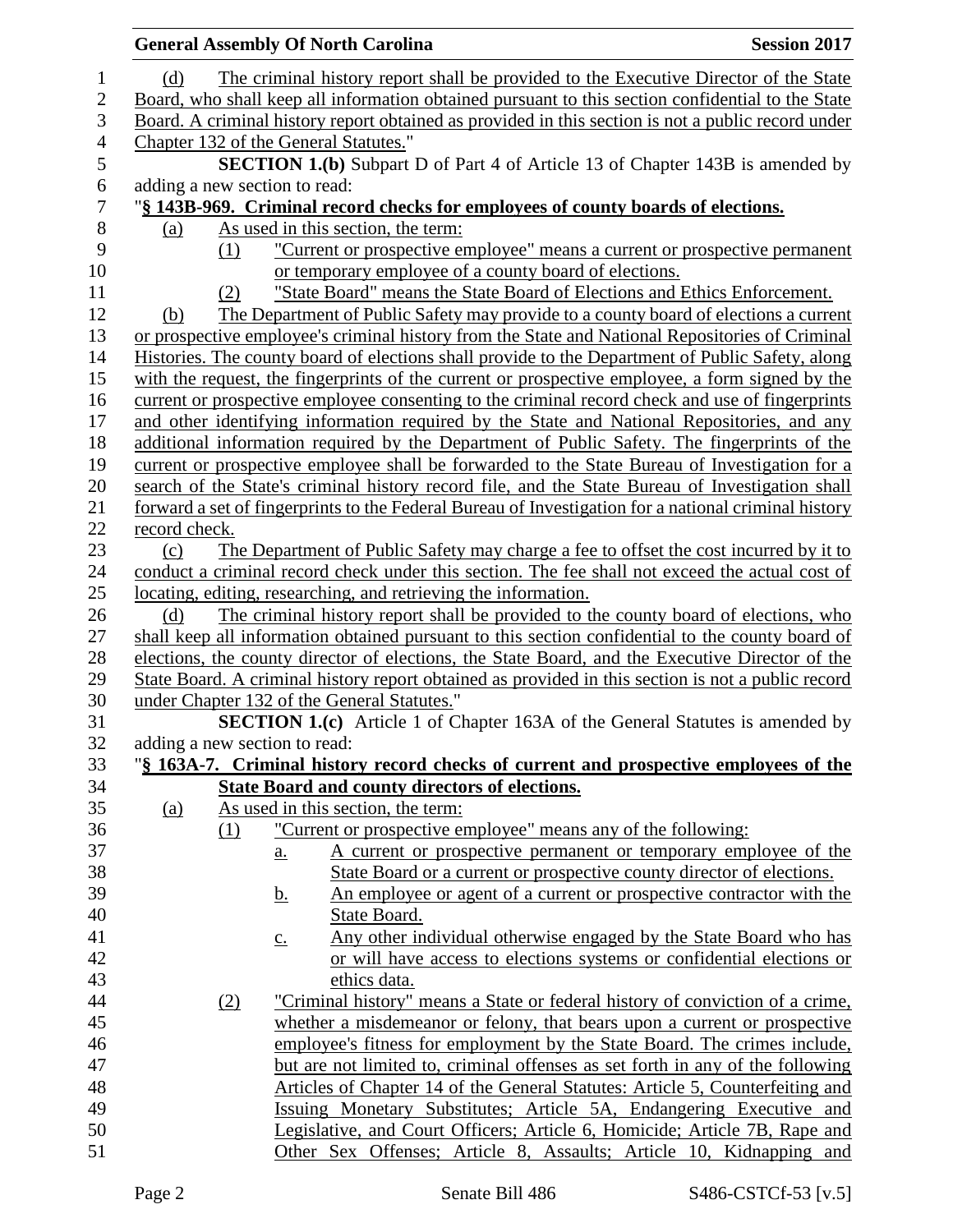|                |                   | <b>General Assembly Of North Carolina</b>                                                               | <b>Session 2017</b> |
|----------------|-------------------|---------------------------------------------------------------------------------------------------------|---------------------|
| $\mathbf{1}$   |                   | Abduction; Article 13, Malicious Injury or Damage by Use of Explosive or                                |                     |
| $\overline{c}$ |                   | Incendiary Device or Material; Article 14, Burglary and Other                                           |                     |
| 3              |                   | Housebreakings; Article 15, Arson and Other Burnings; Article 16, Larceny;                              |                     |
|                |                   | Article 17, Robbery; Article 18, Embezzlement; Article 19, False Pretenses                              |                     |
|                |                   | and Cheats; Article 19A, Obtaining Property or Services by False or                                     |                     |
|                |                   | Fraudulent Use of Credit Device or Other Means; Article 19B, Financial                                  |                     |
|                |                   | Transaction Card Crime Act; Article 20, Frauds; Article 21, Forgery; Article                            |                     |
|                |                   | 26, Offenses Against Public Morality and Decency; Article 26A, Adult                                    |                     |
|                |                   |                                                                                                         |                     |
|                |                   | Establishments; Article 27, Prostitution; Article 28, Perjury; Article 29,                              |                     |
|                |                   | Bribery; Article 31, Misconduct in Public Office; Article 35, Offenses Against                          |                     |
|                |                   | the Public Peace; Article 36A, Riots, Civil Disorders, and Emergencies;                                 |                     |
|                |                   | Article 39, Protection of Minors; Article 40, Protection of the Family; Article                         |                     |
|                |                   | 59, Public Intoxication; and Article 60, Computer-Related Crime. The crimes                             |                     |
|                |                   | also include possession or sale of drugs in violation of the North Carolina                             |                     |
|                |                   | Controlled Substances Act, Article 5 of Chapter 90 of the General Statutes,                             |                     |
|                |                   | and alcohol-related offenses such as sale to underage persons in violation of                           |                     |
|                |                   | G.S. 18B-302, or driving while impaired in violation of G.S. 20-138.1 through                           |                     |
|                |                   | G.S. $20-138.5$ .                                                                                       |                     |
|                | (b)               | A criminal history record check shall be required of all current or prospective                         |                     |
|                |                   | permanent or temporary employees of the State Board and all current or prospective county               |                     |
|                |                   | directors of elections, which shall be conducted by the Department of Public Safety as provided         |                     |
|                |                   | in G.S. 143B-968. The criminal history report shall be provided to the Executive Director, who          |                     |
|                |                   | shall keep all information obtained pursuant to this section confidential to the State Board, as        |                     |
|                |                   | provided in G.S. 143B-968(d). A criminal history report provided under this subsection is not a         |                     |
|                |                   | public record under Chapter 132 of the General Statutes.                                                |                     |
|                | (c)               | If the current or prospective employee's verified criminal history record check reveals                 |                     |
|                |                   | one or more convictions listed in subdivision $(2)$ of subsection $(a)$ of this section, the conviction |                     |
|                |                   | shall constitute just cause for not selecting the person for employment, or for dismissing the          |                     |
|                |                   | person from current employment. The conviction shall not automatically prohibit employment;             |                     |
|                |                   | however, the following factors shall be considered, if readily ascertainable, in determining            |                     |
|                |                   | whether employment shall be denied or the employee shall be dismissed:                                  |                     |
|                | (1)               | The level and seriousness of the crime.                                                                 |                     |
|                | (2)               | The date of the crime.                                                                                  |                     |
|                | (3)               | The age of the current or prospective employee at the time of the conviction.                           |                     |
|                | (4)               | The circumstances surrounding the commission of the crime, if known.                                    |                     |
|                | (5)               | The nexus between the criminal conduct of the current or prospective                                    |                     |
|                |                   | employee and job duties of the employee.                                                                |                     |
|                | $\underline{(6)}$ | The prison, jail, probation, parole, rehabilitation, and employment records of                          |                     |
|                |                   | the current or prospective employee since the date the crime was committed.                             |                     |
|                | <u>(7)</u>        | The current or prospective employee's candor in disclosing the circumstances                            |                     |
|                |                   | surrounding the conviction.                                                                             |                     |
|                | (8)               | The subsequent commission by the current or prospective employee of a crime                             |                     |
|                |                   | listed in subdivision $(2)$ of subsection $(a)$ of this section.                                        |                     |
|                | (d)               | A prospective employee may be denied employment or a current employee may be                            |                     |
|                |                   | dismissed from employment for refusal to consent to a criminal history record check or to submit        |                     |
|                |                   | fingerprints or to provide other identifying information required by the State or National              |                     |
|                |                   | Repositories of Criminal Histories. Any such refusal shall constitute just cause for the                |                     |
|                |                   | employment denial or the dismissal from employment.                                                     |                     |
|                | (e)               | A conditional offer of employment or appointment may be extended pending the                            |                     |
|                |                   | results of a criminal history record check authorized by this section.                                  |                     |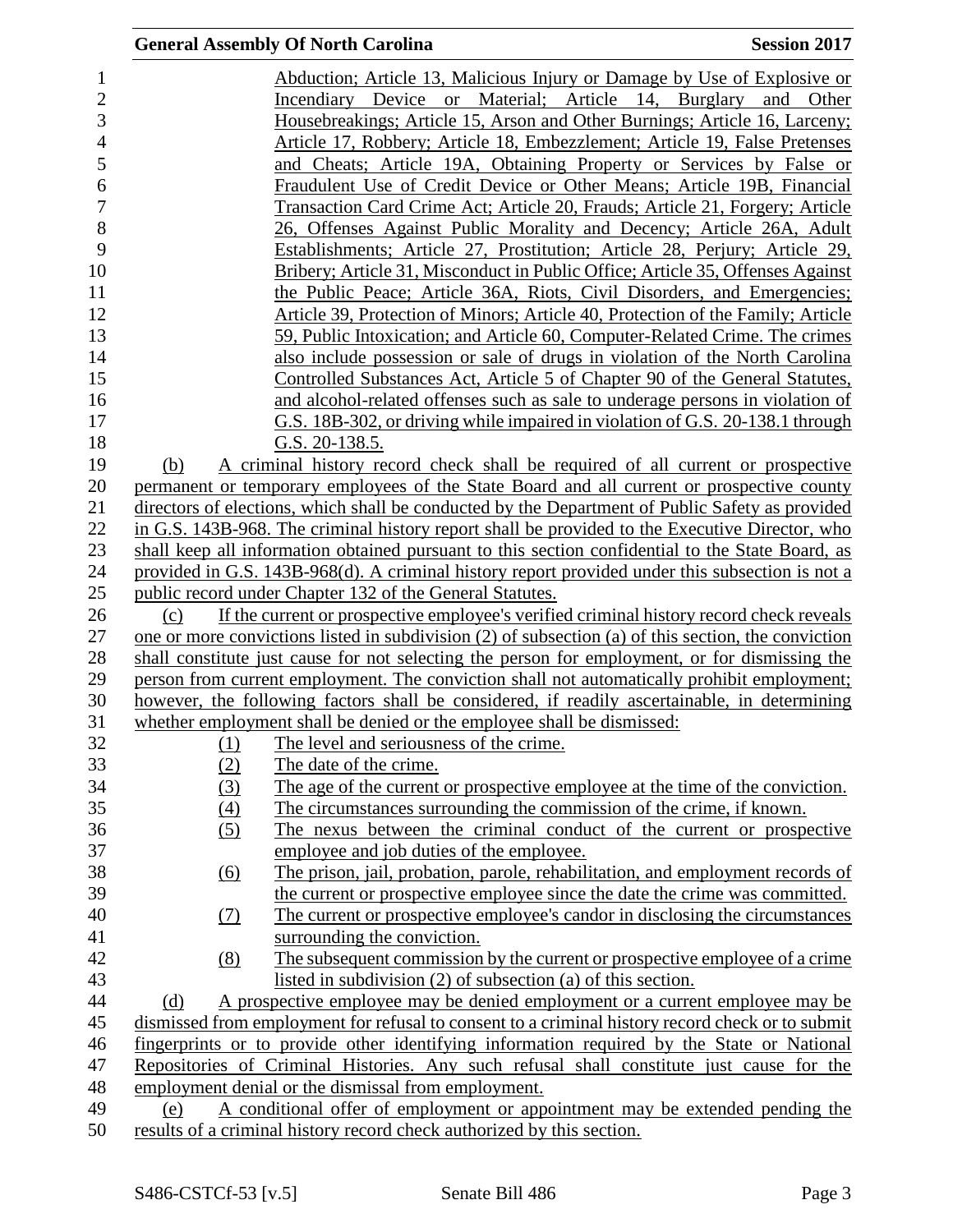|            |     | <b>General Assembly Of North Carolina</b>                                                            | <b>Session 2017</b> |
|------------|-----|------------------------------------------------------------------------------------------------------|---------------------|
| (f)        |     | A county board of elections shall require a criminal history record check of all current             |                     |
|            |     | or prospective employees of the county board of elections, as defined in G.S. $163A-778(a)(1)$ ,     |                     |
|            |     | who have or will have access to the statewide computerized voter registration system maintained      |                     |
|            |     | under G.S. 163A-874 and for any additional position or function as the State Board may               |                     |
|            |     | designate. The county director of elections shall provide the criminal history record of all current |                     |
|            |     | or prospective employees of the county board of elections required by this subsection or in          |                     |
|            |     | designated positions to the Executive Director and State Board."                                     |                     |
|            |     | <b>SECTION 1.(d)</b> Part 2 of Article 16 of Chapter 163A of the General Statutes is                 |                     |
|            |     | amended by adding a new section to read:                                                             |                     |
|            |     | "§ 163A-778. Criminal history record checks of current and prospective employees of                  |                     |
|            |     | county boards of elections.                                                                          |                     |
| <u>(a)</u> |     | As used in this section, the term:                                                                   |                     |
|            | (1) | <u>"Current or prospective employee" means a current or prospective permanent</u>                    |                     |
|            |     | or temporary employee of a county board of elections who has or will have                            |                     |
|            |     | access to the statewide computerized voter registration system maintained                            |                     |
|            |     | under G.S. 163A-874 or has a position or function designated by the State                            |                     |
|            |     | Board as provided in G.S. 163A-7(f).                                                                 |                     |
|            | (2) | "Criminal history" means a State or federal history of conviction of a crime,                        |                     |
|            |     | whether a misdemeanor or felony, that bears upon a current or prospective                            |                     |
|            |     | employee's fitness for employment by a county board of elections. The crimes                         |                     |
|            |     | include, but are not limited to, criminal offenses as set forth in any of the                        |                     |
|            |     | following Articles of Chapter 14 of the General Statutes: Article 5,                                 |                     |
|            |     | Counterfeiting and Issuing Monetary Substitutes; Article 5A, Endangering                             |                     |
|            |     | Executive and Legislative, and Court Officers; Article 6, Homicide; Article                          |                     |
|            |     | 7B, Rape and Other Sex Offenses; Article 8, Assaults; Article 10, Kidnapping                         |                     |
|            |     | and Abduction; Article 13, Malicious Injury or Damage by Use of Explosive                            |                     |
|            |     | Incendiary Device or Material; Article 14, Burglary and Other<br>or                                  |                     |
|            |     | Housebreakings; Article 15, Arson and Other Burnings; Article 16, Larceny;                           |                     |
|            |     | Article 17, Robbery; Article 18, Embezzlement; Article 19, False Pretenses                           |                     |
|            |     | and Cheats; Article 19A, Obtaining Property or Services by False or                                  |                     |
|            |     | Fraudulent Use of Credit Device or Other Means; Article 19B, Financial                               |                     |
|            |     | Transaction Card Crime Act; Article 20, Frauds; Article 21, Forgery; Article                         |                     |
|            |     | 26, Offenses Against Public Morality and Decency; Article 26A, Adult                                 |                     |
|            |     | Establishments; Article 27, Prostitution; Article 28, Perjury; Article 29,                           |                     |
|            |     | Bribery; Article 31, Misconduct in Public Office; Article 35, Offenses Against                       |                     |
|            |     | the Public Peace; Article 36A, Riots, Civil Disorders, and Emergencies;                              |                     |
|            |     | Article 39, Protection of Minors; Article 40, Protection of the Family; Article                      |                     |
|            |     | 59, Public Intoxication; and Article 60, Computer-Related Crime. The crimes                          |                     |
|            |     | also include possession or sale of drugs in violation of the North Carolina                          |                     |
|            |     | Controlled Substances Act, Article 5 of Chapter 90 of the General Statutes,                          |                     |
|            |     | and alcohol-related offenses such as sale to underage persons in violation of                        |                     |
|            |     | G.S. 18B-302, or driving while impaired in violation of G.S. 20-138.1 through                        |                     |
|            |     | G.S. 20-138.5.                                                                                       |                     |
| (b)        |     | The county board of elections shall require a criminal history record check of all                   |                     |
|            |     | current or prospective employees, which shall be conducted by the Department of Public Safety        |                     |
|            |     | as provided in G.S. 143B-969. The criminal history report shall be provided to the county board      |                     |
|            |     | of elections. A county board of elections shall provide the criminal history record of all           |                     |
|            |     | current or prospective employees required by G.S. 163A-7 to the Executive Director and the           |                     |
|            |     | State Board. The criminal history report shall be kept confidential as provided in                   |                     |
|            |     | G.S. 143B-969(d) and is not a public record under Chapter 132 of the General Statutes.               |                     |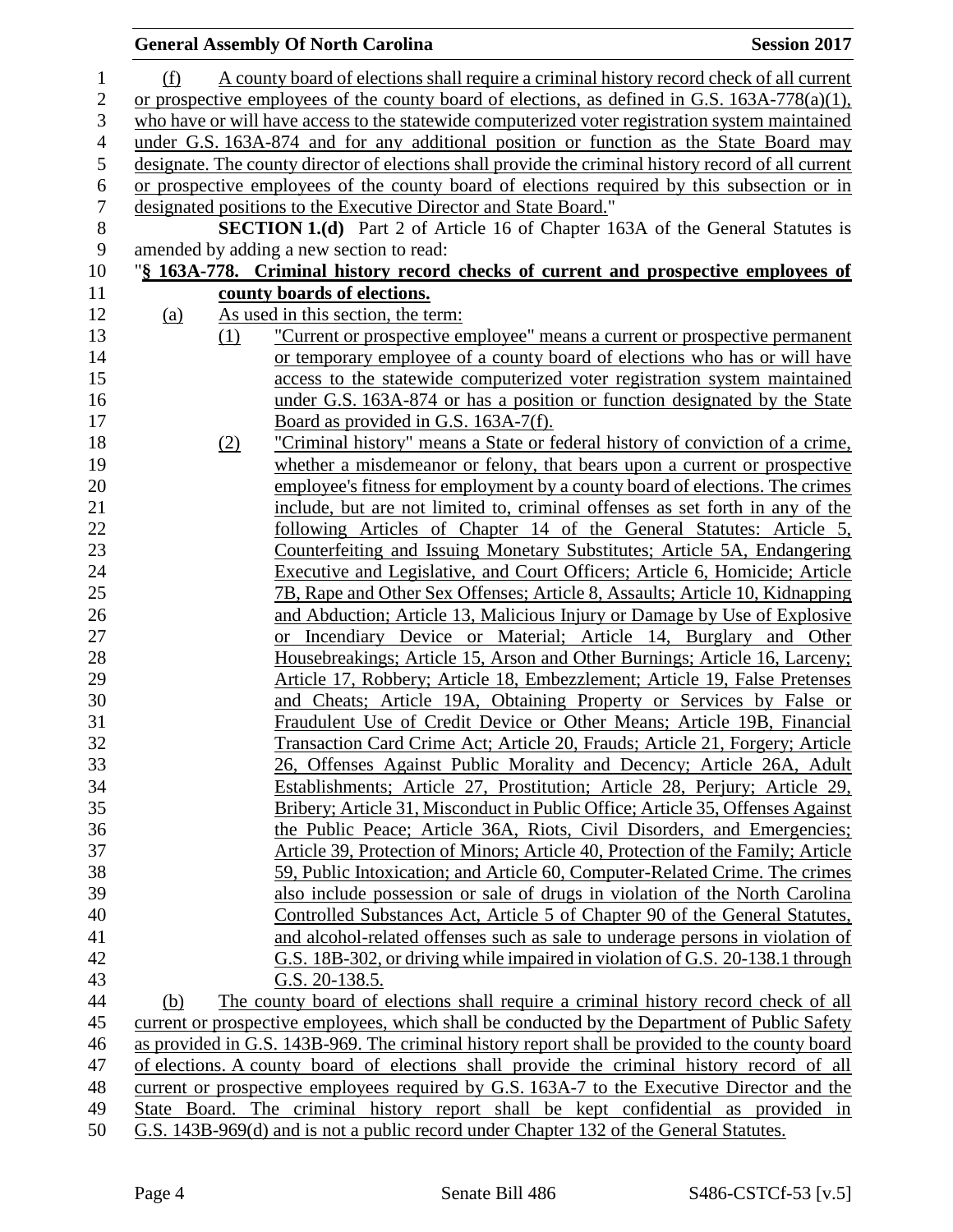|                   | <b>General Assembly Of North Carolina</b>                                                                                                                                                               | <b>Session 2017</b> |
|-------------------|---------------------------------------------------------------------------------------------------------------------------------------------------------------------------------------------------------|---------------------|
| (c)               | If the current or prospective employee's verified criminal history record check reveals                                                                                                                 |                     |
|                   | one or more convictions listed in subdivision (2) of subsection (a) of this section, the conviction                                                                                                     |                     |
|                   | shall constitute just cause for not selecting the person for employment, or for dismissing the                                                                                                          |                     |
|                   | person from current employment. The conviction shall not automatically prohibit employment;                                                                                                             |                     |
|                   | however, the following factors shall be considered, if readily ascertainable, by the county board                                                                                                       |                     |
|                   | of elections in determining whether employment shall be denied or the employee shall be                                                                                                                 |                     |
| dismissed:        |                                                                                                                                                                                                         |                     |
| <u>(1)</u>        | The level and seriousness of the crime.                                                                                                                                                                 |                     |
| (2)               | The date of the crime.                                                                                                                                                                                  |                     |
| (3)               | The age of the current or prospective employee at the time of the conviction.                                                                                                                           |                     |
| (4)               | The circumstances surrounding the commission of the crime, if known.                                                                                                                                    |                     |
| (5)               | The nexus between the criminal conduct of the current or prospective                                                                                                                                    |                     |
|                   | employee and job duties of the employee.                                                                                                                                                                |                     |
| $\underline{(6)}$ | The prison, jail, probation, parole, rehabilitation, and employment records of                                                                                                                          |                     |
|                   | the current or prospective employee since the date the crime was committed.                                                                                                                             |                     |
| <u>(7)</u>        | The current or prospective employee's candor in disclosing the circumstances                                                                                                                            |                     |
|                   | surrounding the conviction.                                                                                                                                                                             |                     |
| (8)               | The subsequent commission by the current or prospective employee of a crime                                                                                                                             |                     |
|                   | listed in subdivision (2) of subsection (a) of this section.                                                                                                                                            |                     |
| (9)               | The recommendation of the State Board or the Executive Director, if provided.                                                                                                                           |                     |
| (c)               | The county board of elections may deny employment to or dismiss from employment<br>a current or prospective employee who refuses to consent to a criminal history record check or                       |                     |
|                   | to submit fingerprints or to provide other identifying information required by the State or                                                                                                             |                     |
|                   | National Repositories of Criminal Histories. Any such refusal shall constitute just cause for the                                                                                                       |                     |
|                   | employment denial or the dismissal from employment.                                                                                                                                                     |                     |
| (d)               | The county board of elections may extend a conditional offer of employment or                                                                                                                           |                     |
|                   | appointment pending the results of a criminal history record check authorized by this section."                                                                                                         |                     |
|                   | <b>SECTION 1.(e)</b> G.S. 163A-774(b) reads as rewritten:                                                                                                                                               |                     |
| " $(b)$           | Appointment, Duties; Termination. – Upon receipt of a nomination from the county                                                                                                                        |                     |
|                   | board of elections stating that the nominee for director of elections is submitted for appointment                                                                                                      |                     |
|                   | upon majority selection by the county board of elections the Executive Director shall issue a                                                                                                           |                     |
|                   | letter of appointment of such nominee to the chairman of the county board of elections within 10                                                                                                        |                     |
|                   | days after receipt of the nomination-nomination, unless good cause exists to decline the                                                                                                                |                     |
|                   | appointment. The Executive Director may delay the issuance of appointment for a reasonable                                                                                                              |                     |
|                   | time if necessary to obtain a criminal history records check sought under G.S. 143B-968. The                                                                                                            |                     |
|                   | Executive Director shall apply the standards provided in G.S. 163A-7 in determining whether a                                                                                                           |                     |
|                   | nominee with a criminal history shall be selected. If the Executive Director determines a nominee                                                                                                       |                     |
|                   | shall not be selected and does not issue a letter of appointment, the decision of the Executive<br>Director of the State Board shall be final unless the decision is, within ten days from the official |                     |
|                   | date on which it was made, deferred by the State Board. If the State Board defers the decision,                                                                                                         |                     |
|                   | then the State Board shall make a final decision on appointment of the director of elections and                                                                                                        |                     |
|                   | may direct the Executive Director to issue a letter of appointment. Thereafter, If an Executive                                                                                                         |                     |
|                   | Director issues a letter of appointment, the county board of elections shall enter in its official                                                                                                      |                     |
|                   | minutes the specified duties, responsibilities and designated authority assigned to the director by                                                                                                     |                     |
|                   | the county board of elections. The specified duties and responsibilities shall include adherence                                                                                                        |                     |
|                   | to the duties delegated to the county board of elections pursuant to G.S. 163A-769. A copy of the                                                                                                       |                     |
|                   | specified duties, responsibilities and designated authority assigned to the director shall be filed                                                                                                     |                     |
|                   | with the State Board. In the event the Executive Director is recused due to an actual or apparent                                                                                                       |                     |
|                   | conflict of interest from rendering a decision under this section, the chair and vice-chair of the                                                                                                      |                     |
|                   | State Board shall designate a member of staff to fulfill those duties."                                                                                                                                 |                     |
|                   |                                                                                                                                                                                                         |                     |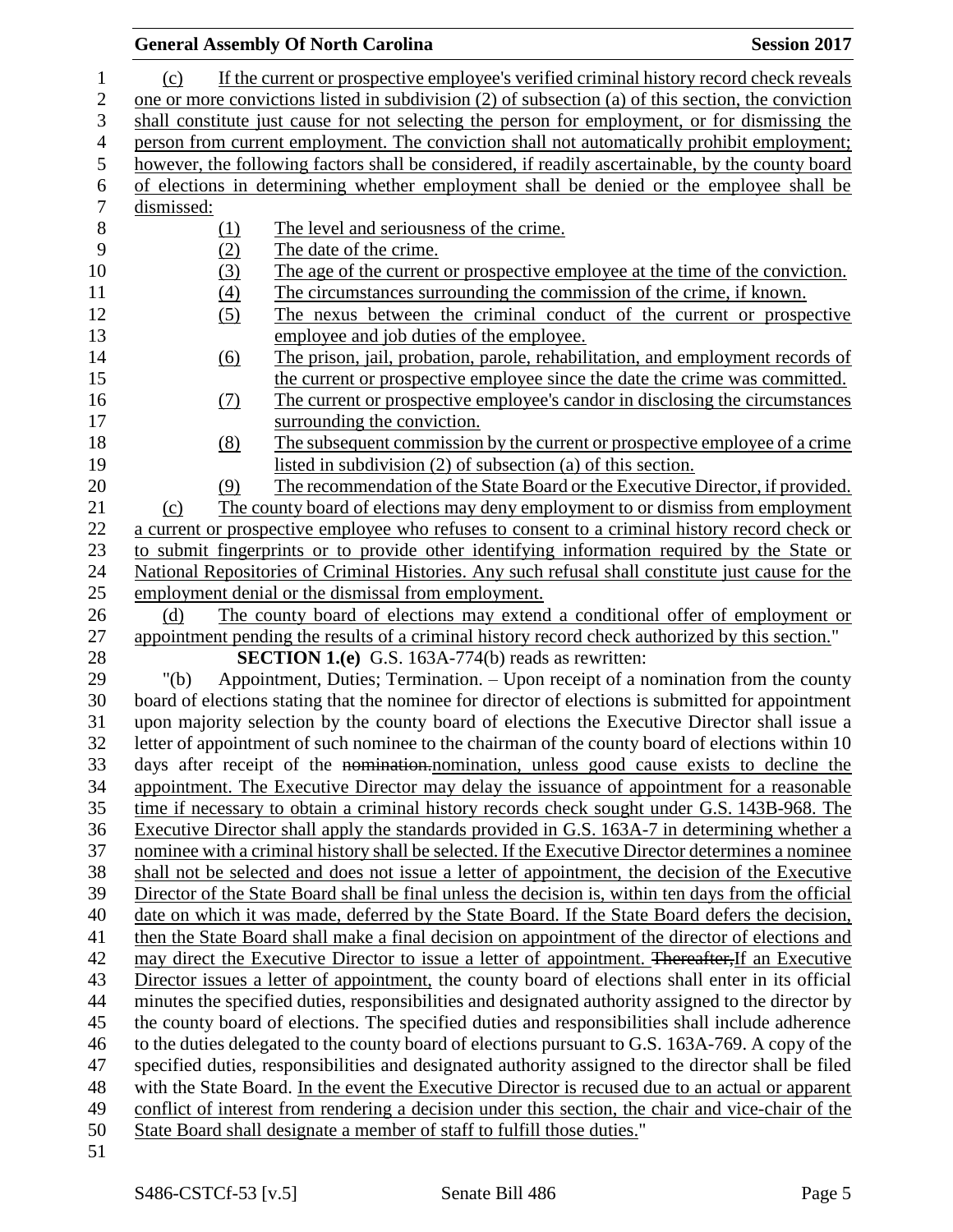| $\mathbf{1}$   | PART II. 2018 JUDICIAL ELECTIONS BALLOT INFORMATION                                                     |  |  |  |  |
|----------------|---------------------------------------------------------------------------------------------------------|--|--|--|--|
| $\mathfrak{2}$ | <b>SECTION 2.(a)</b> The General Assembly finds that both chambers of the General                       |  |  |  |  |
| $\mathfrak{Z}$ | Assembly have carefully examined judicial redistricting and the forms of judicial selection, with       |  |  |  |  |
| $\overline{4}$ | multiple committees considering various proposals of selection and new judicial district maps.          |  |  |  |  |
| 5              | The General Assembly finds that, to allow for more time to thoughtfully consider these changes,         |  |  |  |  |
| 6              | the General Assembly enacted S.L. 2017-214, the Electoral Freedom Act of 2017, which, among             |  |  |  |  |
| $\tau$         | other items, provided for a one time cancellation of partisan primaries for the offices of district     |  |  |  |  |
| $8\,$          | court judge, superior court judge, judges of the Court of Appeals, and Supreme Court justices for       |  |  |  |  |
| 9              | the 2018 election cycle. The General Assembly finds that all elections for judges in 2018 were          |  |  |  |  |
| 10             | to be treated uniformly under S.L. 2017-214, the Electoral Freedom Act of 2017, while those             |  |  |  |  |
| 11             | changes were considered.                                                                                |  |  |  |  |
| 12             | The General Assembly notes that election to these offices will be held under a plurality                |  |  |  |  |
| 13             | election system, with candidates running under a political party label on the ballot, without           |  |  |  |  |
| 14             | having gone through a party primary. The General Assembly finds that ballot language above the          |  |  |  |  |
| 15             | sections of election ballots regarding these impacted offices setting forth that the listed party       |  |  |  |  |
| 16             | affiliation is only the self-identified party of a candidate at the time of filing will aid voters'     |  |  |  |  |
| 17             | understanding of the 2018 judicial races.                                                               |  |  |  |  |
| 18             | <b>SECTION 2.(b)</b> For the 2018 general election, the State Board of Elections and                    |  |  |  |  |
| 19             | Ethics Enforcement shall, notwithstanding G.S. $163A-1114(b)(2)$ , list the following judicial          |  |  |  |  |
| 20             | offices at the end of all partisan offices listed on the general election ballot:                       |  |  |  |  |
| 21             | Justices of the Supreme Court.                                                                          |  |  |  |  |
| 22             | Judges of the Court of Appeals.                                                                         |  |  |  |  |
| 23             | Judges of the superior courts.                                                                          |  |  |  |  |
| 24             | Judges of the district courts.                                                                          |  |  |  |  |
| 25             | <b>SECTION 2.(c)</b> Notwithstanding G.S. 163A-1112, immediately prior to the                           |  |  |  |  |
| 26             | placement of the judicial offices listed in subsection (b) of this section on the ballot, the following |  |  |  |  |
| $27\,$         | information shall be printed:                                                                           |  |  |  |  |
| 28             | "No primaries for judicial office were held in 2018. The information listed by each of the              |  |  |  |  |
| 29             | following candidates' names indicates only the candidates' party affiliation or unaffiliated status     |  |  |  |  |
| 30             | on their voter registration at the time they filed to run for office."                                  |  |  |  |  |
| 31             | <b>SECTION 2.(d)</b> Except as provided in this section, ballot order for the judicial                  |  |  |  |  |
| 32             | offices listed in subsection (b) of this section shall be as provided in Section 4.(j) of S.L.          |  |  |  |  |
| 33             | 2017-214                                                                                                |  |  |  |  |
| 34             | <b>SECTION 2.(e)</b> This section is effective when it becomes law and applies to the                   |  |  |  |  |
| 35             | 2018 general election.                                                                                  |  |  |  |  |
| 36             |                                                                                                         |  |  |  |  |
| 37             | PART III. OTHER ELECTION CHANGES                                                                        |  |  |  |  |
| 38             | <b>SECTION 3.1.</b> G.S. 150B-45 reads as rewritten:                                                    |  |  |  |  |
| 39             | "§ 150B-45. Procedure for seeking review; waiver.                                                       |  |  |  |  |
| 40             | Procedure. – To obtain judicial review of a final decision under this Article, the person<br>(a)        |  |  |  |  |
| 41             | seeking review must file a petition within 30 days after the person is served with a written copy       |  |  |  |  |
| 42             | of the decision. The petition must be filed as follows:                                                 |  |  |  |  |
| 43             | Contested tax cases. $- A$ petition for review of a final decision in a contested<br>(1)                |  |  |  |  |
| 44             | tax case arising under G.S. 105-241.15 must be filed in the Superior Court of                           |  |  |  |  |
| 45             | Wake County.                                                                                            |  |  |  |  |
| 46             | Other final decisions. $- A$ petition for review of any other final decision under<br>(2)               |  |  |  |  |
| 47             | this Article must be filed in the superior court of the county where the person                         |  |  |  |  |
| 48             | aggrieved by the administrative decision resides, or in the case of a person                            |  |  |  |  |
| 49             | residing outside the State, in the county where the contested case which                                |  |  |  |  |
| 50             | resulted in the final decision was filed.                                                               |  |  |  |  |
|                |                                                                                                         |  |  |  |  |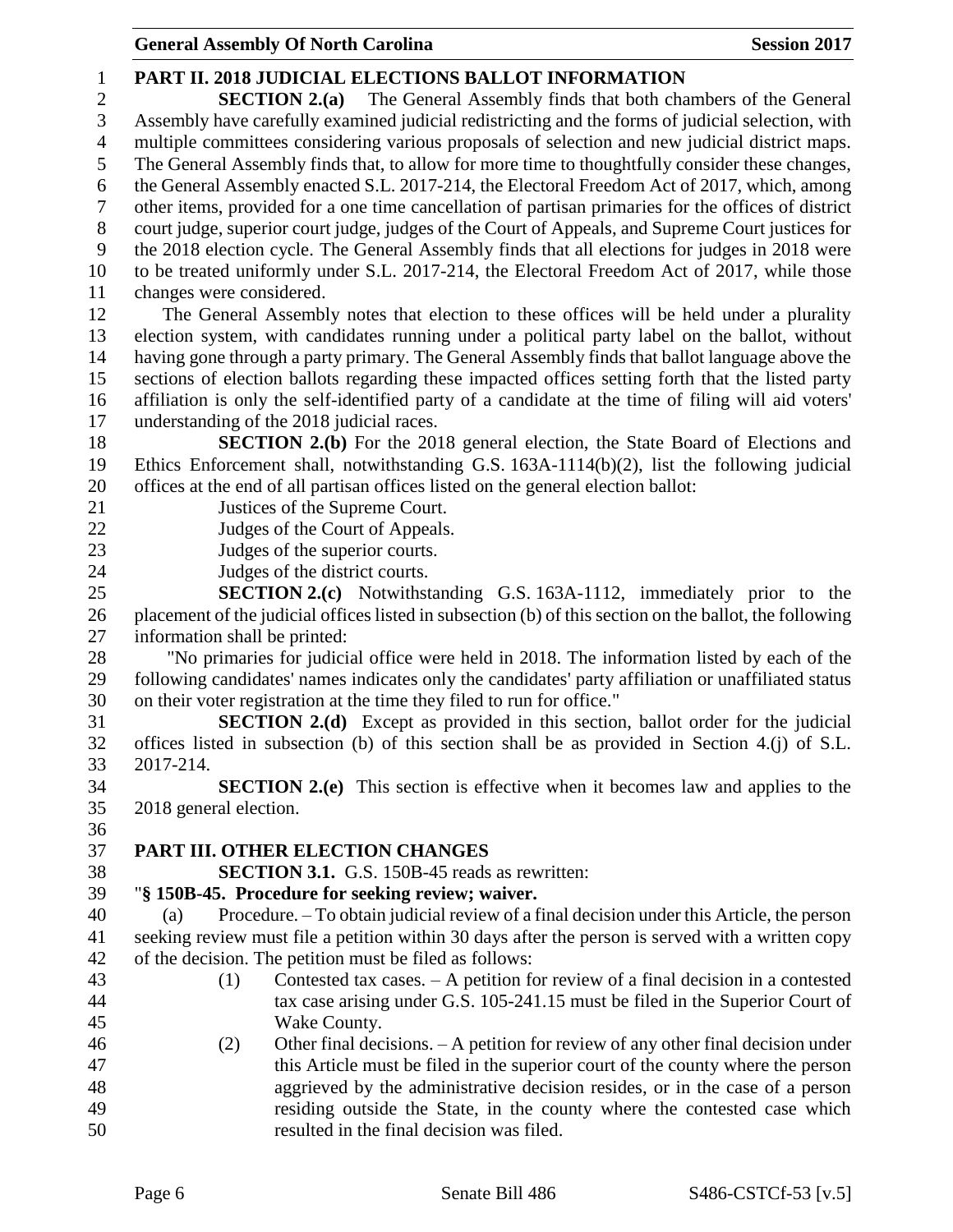|                  | <b>General Assembly Of North Carolina</b>                                                                                                                                                             | <b>Session 2017</b> |
|------------------|-------------------------------------------------------------------------------------------------------------------------------------------------------------------------------------------------------|---------------------|
| $\mathbf{1}$     | Waiver. $-$ A person who fails to file a petition within the required time waives the<br>(b)                                                                                                          |                     |
| $\sqrt{2}$       | right to judicial review under this Article. For good cause shown, however, the superior court                                                                                                        |                     |
| 3                | may accept an untimely petition.                                                                                                                                                                      |                     |
| $\overline{4}$   | Judicial Review for State Board of Elections and Ethics Enforcement. - For a stay<br>(c)                                                                                                              |                     |
| 5                | entered pursuant to G.S. 150B-33(b)(6), the State Board of Elections and Ethics Enforcement                                                                                                           |                     |
| $\boldsymbol{6}$ | may obtain judicial review of the temporary restraining order or preliminary injunction in the                                                                                                        |                     |
| $\boldsymbol{7}$ | superior court of the county designated in subsection (a) of this section."                                                                                                                           |                     |
| $8\,$            | <b>SECTION 3.2.(a)</b> G.S. 163A-741 is amended by adding a new subsection to read:                                                                                                                   |                     |
| 9                | Notwithstanding G.S. 153A-98 or any other provision of law, all officers,<br>"(i1)                                                                                                                    |                     |
| 10               | employees, and agents of a county board of elections are required to give to                                                                                                                          |                     |
| 11               | the State Board, upon request, all information, documents, and data within                                                                                                                            |                     |
| 12               | their possession, or ascertainable from their records, including any internal                                                                                                                         |                     |
| 13               | investigation or personnel documentation; and are required to make available,                                                                                                                         |                     |
| 14               | upon request pursuant to an investigation under subsection (d) of this section,                                                                                                                       |                     |
| 15               | any county board employee for interview and to produce any equipment,                                                                                                                                 |                     |
| 16               | hardware, or software for inspection. These requirements are mandatory and                                                                                                                            |                     |
| 17               | shall be timely complied with as specified in a request made by any two                                                                                                                               |                     |
| 18               | members of the State Board."                                                                                                                                                                          |                     |
| 19               | <b>SECTION 3.2.(b)</b> G.S. 153A-98 is amended by adding a new subsection to read:                                                                                                                    |                     |
| 20               | Notwithstanding the requirements of this section, information shall be<br>$"({c}5)$                                                                                                                   |                     |
| 21               | provided to the State Board of Elections and Ethics Enforcement from                                                                                                                                  |                     |
| 22               | employee personnel records as provided in G.S. 163A-741."                                                                                                                                             |                     |
| 23               | <b>SECTION 3.3.</b> G.S. 163A-775 is amended by adding a new subsection to read:                                                                                                                      |                     |
| 24               | In the event the Executive Director is recused due to an actual or apparent conflict of<br>" $(e)$                                                                                                    |                     |
| 25               | interest from rendering a decision under this section, the chair and vice-chair of the State Board                                                                                                    |                     |
| 26               | shall designate a member of staff to fulfill those duties."                                                                                                                                           |                     |
| 27               | <b>SECTION 3.4.</b> G.S. 163A-953 reads as rewritten:                                                                                                                                                 |                     |
| 28               | "§ 163A-953. General election participation by new political party.                                                                                                                                   |                     |
| 29               | In the first general election following the date on which a new political party qualifies under                                                                                                       |                     |
| 30               | the provisions of G.S. 163A-950, it shall be entitled to have the names of its candidates for                                                                                                         |                     |
| 31               | national, State, congressional, and local offices printed on the official ballots upon paying a filing                                                                                                |                     |
| 32               | fee equal to that provided for candidates for the office in G.S. 163A-979 or upon complying with                                                                                                      |                     |
| 33               | the alternative available to candidates for the office in G.S. 163A-980.                                                                                                                              |                     |
| 34               | For the first general election following the date on which it qualifies under G.S. 163A-950, a                                                                                                        |                     |
| 35               | new political party shall select its candidates by party convention. An individual whose name                                                                                                         |                     |
| 36               | appeared on the ballot in a primary election preliminary to the general election shall not be                                                                                                         |                     |
| 37<br>38         | eligible to have that individual's name placed on the general election ballot as a candidate for the                                                                                                  |                     |
| 39               | new political party for the same office in that year. Following adjournment of the nominating<br>convention, but not later than the first day of July prior to the general election, the president of |                     |
| 40               | the convention shall certify to the State Board the names of persons chosen in the convention as                                                                                                      |                     |
| 41               | the new party's candidates in the ensuing general election. Any candidate nominated by a new                                                                                                          |                     |
| 42               | party shall be affiliated with the party at the time of certification to the State Board. The                                                                                                         |                     |
| 43               | requirement of affiliation with the party will be met if the candidate submits at or before the time                                                                                                  |                     |
| 44               | of certification as a candidate an application to change party affiliation to that party. The State                                                                                                   |                     |
| 45               | Board shall print names thus certified on the appropriate ballots as the nominees of the new party.                                                                                                   |                     |
| 46               | The State Board shall send to each county board of elections the list of any new party candidates                                                                                                     |                     |
| 47               | so that the county board can add those names to the appropriate ballot."                                                                                                                              |                     |
| 48               | <b>SECTION 3.5.</b> G.S. 163A-1095(11) reads as rewritten:                                                                                                                                            |                     |
| 49               | "(11) "Voting system" means a system of casting and tabulating ballots. The term                                                                                                                      |                     |
| 50               | includes systems of paper ballots counted by hand as well as systems utilizing                                                                                                                        |                     |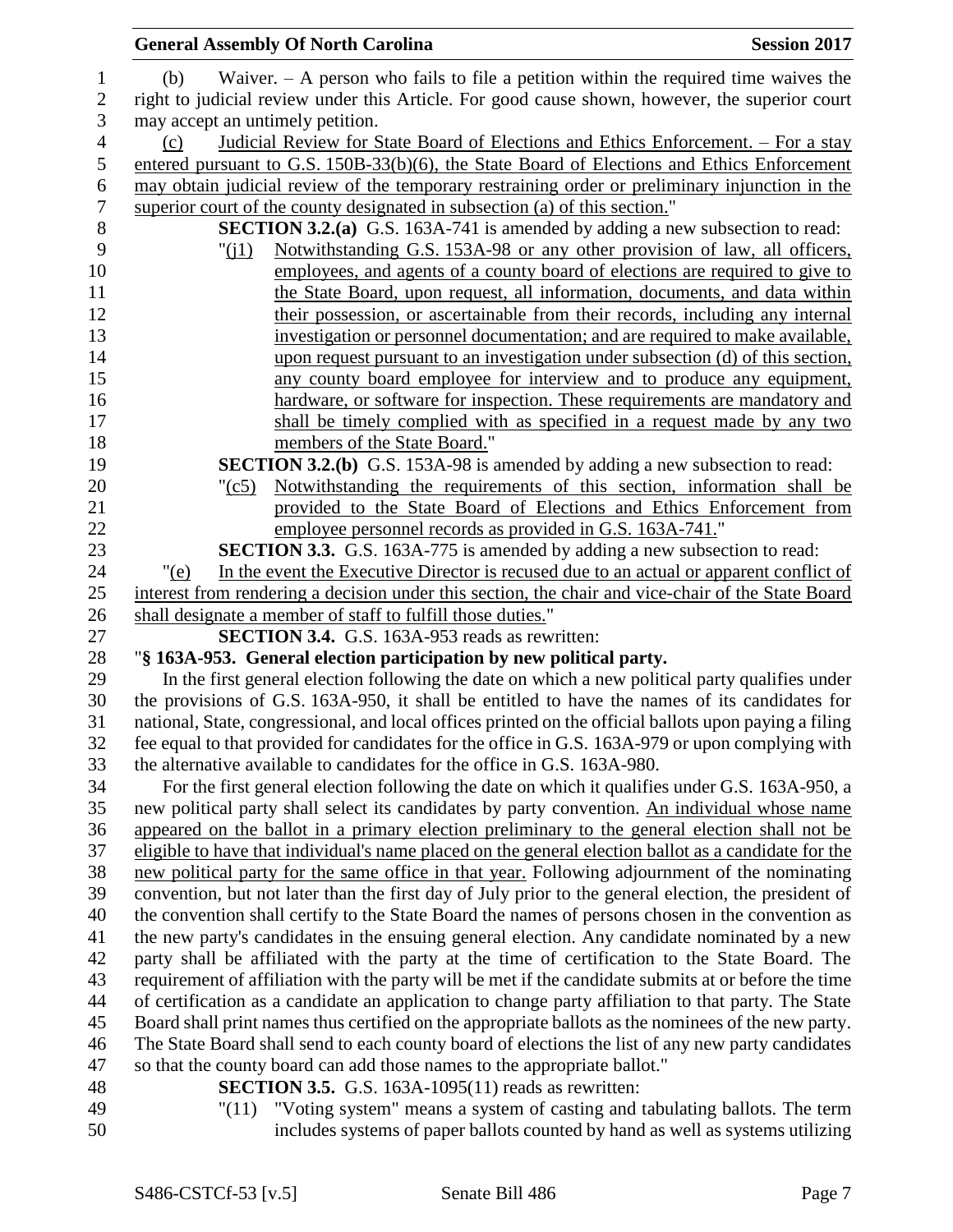|                      |      | <b>General Assembly Of North Carolina</b>                                                           | <b>Session 2017</b> |
|----------------------|------|-----------------------------------------------------------------------------------------------------|---------------------|
|                      |      | mechanical and electronic voting equipment. The term does not include any                           |                     |
|                      |      | system developed or maintained by the State Board."                                                 |                     |
|                      |      | <b>SECTION 3.6.</b> G.S. 163A-1114(b)(4) reads as rewritten:                                        |                     |
|                      | "(4) | When offices are in the same class, they shall be listed in alphabetical order                      |                     |
|                      |      | by office name, or in numerical or alphabetical order by district name.                             |                     |
|                      |      | Governor and Lieutenant Governor, in that order, shall be listed before other                       |                     |
|                      |      | Council of State offices. The Supreme Court shall be listed before the Court                        |                     |
|                      |      | of Appeals. Judicial offices and district attorney shall be listed, in that order,                  |                     |
|                      |      | after other offices in the same class. Mayor shall be listed before other                           |                     |
|                      |      | citywide offices. Chair of a board, where elected separately, shall be listed                       |                     |
|                      |      | before other board seats having the same electorate. Chief Justice shall be                         |                     |
|                      |      | listed before Associate Justices."                                                                  |                     |
|                      |      | <b>SECTION 3.7.(a)</b> G.S. 163A-1115(c) reads as rewritten:                                        |                     |
| "(c)                 |      | Only electronic poll books or ballot duplication systems that have been certified by                |                     |
|                      |      | the State Board in accordance with procedures and subject to standards adopted by the State         |                     |
|                      |      | Board-Board, or which have been developed or maintained by the State Board, shall be permitted      |                     |
|                      |      | for use in elections in this State. Among other requirements as set by the State Board, the         |                     |
|                      |      | certification requirements shall require that a vendor meet at least all of the following elements: |                     |
|                      | (1)  | That the vendor post a bond or letter of credit to cover damages resulting from                     |                     |
|                      |      | defects in the electronic poll book or ballot duplication system. Damages may                       |                     |
|                      |      | include, among other items, any costs of conducting a new election                                  |                     |
|                      |      | attributable to those defects.                                                                      |                     |
|                      | (2)  | That the vendor provide access to all of any information required to be placed                      |                     |
|                      |      | in escrow by a vendor pursuant to G.S. 163A-1118 for review and                                     |                     |
|                      |      | examination by the State Board; the Department of Information Technology;                           |                     |
|                      |      | the State chairs of each political party recognized under G.S. 163A-950; the                        |                     |
|                      |      | purchasing county; and designees as provided in subdivision (9) of subsection                       |                     |
|                      |      | (f) of this section.                                                                                |                     |
|                      | (3)  | That the vendor must quote a statewide uniform price for each unit of the                           |                     |
|                      |      | equipment.                                                                                          |                     |
|                      | (4)  | That the vendor must separately agree with the purchasing county that if it is                      |                     |
|                      |      | granted a contract to provide software for an electronic poll books or ballot                       |                     |
|                      |      | duplication system but fails to debug, modify, repair, or update the software                       |                     |
|                      |      | as agreed or in the event of the vendor having bankruptcy filed for or against                      |                     |
|                      |      | it, the source code described in G.S. 163A-1118(a) shall be turned over to the                      |                     |
|                      |      | purchasing county by the escrow agent chosen under G.S. 163A-1118(a)(1)                             |                     |
|                      |      | for the purposes of continuing use of the software for the period of the contract                   |                     |
|                      |      | and for permitting access to the persons described in subdivision (2) of this                       |                     |
|                      |      | subsection for the purpose of reviewing the source code."                                           |                     |
|                      |      | <b>SECTION 3.7.(b).</b> G.S. 163A-1118 is amended by adding a new subsection to read:               |                     |
| " $(c)$              |      | Definitions. – For the purposes of this section, the term "voting system" shall include             |                     |
|                      |      | an electronic poll book or a ballot duplication system."                                            |                     |
|                      |      | <b>SECTION 3.8.(a).</b> G.S. 163A-1115 is amended by adding the following new                       |                     |
| subsections to read: |      |                                                                                                     |                     |
| " $(h)$              |      | Neither certification of electronic poll books, ballot duplication systems, or voting               |                     |
|                      |      | systems under this section shall constitute a license under Chapter 150B of the General Statutes.   |                     |
| (i)                  |      | The State Board in writing may decertify or otherwise halt the use of electronic poll               |                     |
|                      |      | books in North Carolina. Any such action is appealable only to the Superior Court of Wake           |                     |
| County.              |      |                                                                                                     |                     |
| (i)                  |      | No voting system used in any election in this State shall be connected to a network,                |                     |
|                      |      | and any feature allowing connection to a network shall be disabled. Prohibited network              |                     |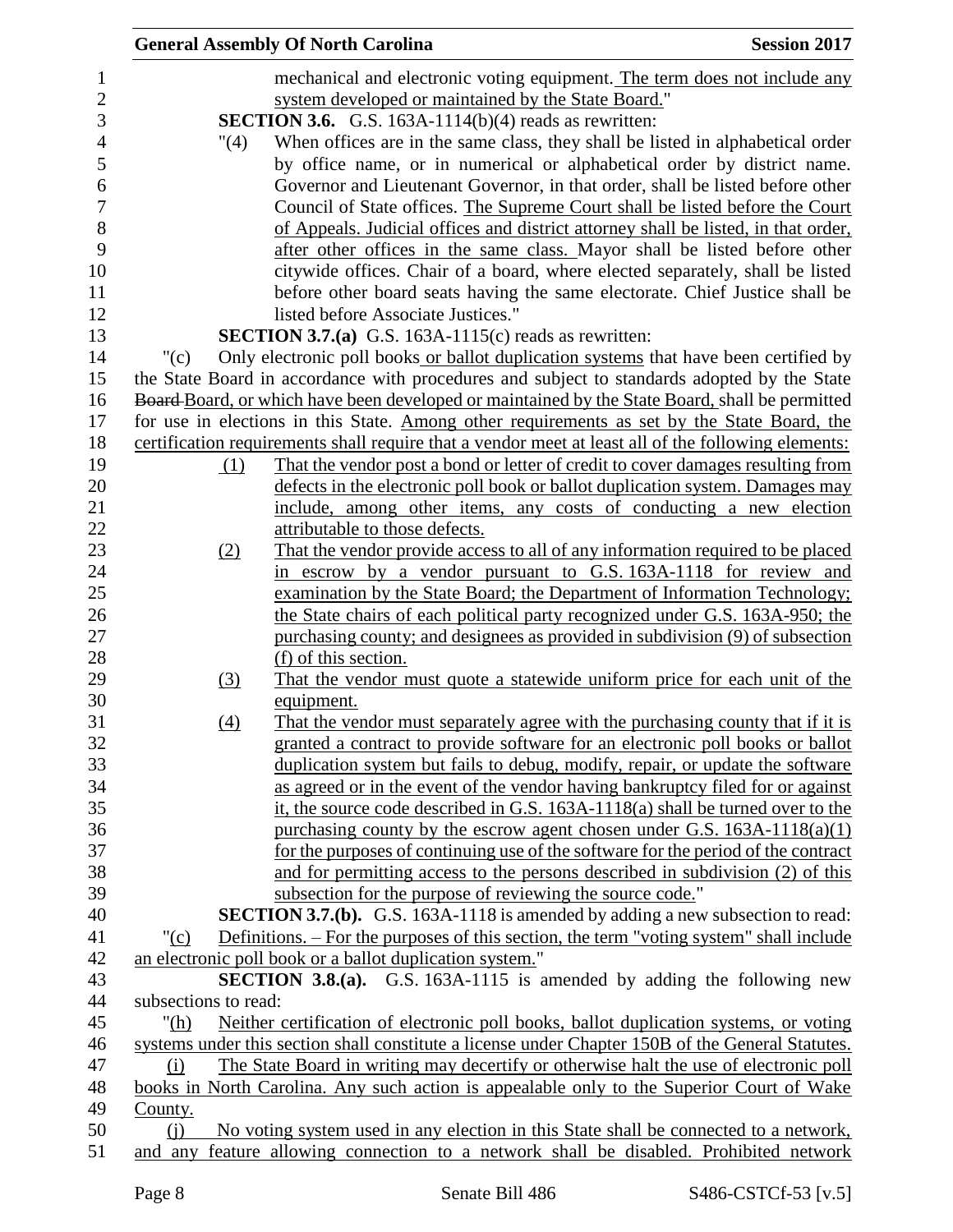|     |      | <b>General Assembly Of North Carolina</b>                                                           | <b>Session 2017</b> |
|-----|------|-----------------------------------------------------------------------------------------------------|---------------------|
|     |      | connections include the Internet, intranet, fax, telephone line, networks established via modem,    |                     |
|     |      | or any other wired or wireless connection."                                                         |                     |
|     |      | <b>SECTION 3.8.(b).</b> G.S. $150B-2(3)$ reads as rewritten:                                        |                     |
|     | "(3) | "License" means any certificate, permit or other evidence, by whatever name                         |                     |
|     |      | called, of a right or privilege to engage in any activity, except licenses issued                   |                     |
|     |      | under Chapter 20 and Subchapter I of Chapter 105 of the General Statutes                            |                     |
|     |      | Statutes, and occupational licenses.licenses, and certifications of electronic                      |                     |
|     |      | poll books, ballot duplication systems, or voting systems under                                     |                     |
|     |      | G.S. 163A-1115."                                                                                    |                     |
|     |      | SECTION 3.9.(a) G.S. 163A-1388(a) reads as rewritten:                                               |                     |
| (a) |      | Class 2 Misdemeanors. — Any person who shall, in connection with any primary or                     |                     |
|     |      | election in this State, do any of the acts and things declared in this subsection to be unlawful,   |                     |
|     |      | shall be guilty of a Class 2 misdemeanor. It shall be unlawful-unlawful to do any of the following: |                     |
|     | (1)  | For any person to fail, as an officer or as a judge or chief judge of a primary                     |                     |
|     |      | or election, or as a member of any board of elections, to prepare the books,                        |                     |
|     |      | ballots, and return blanks which it is his the person's duty under the law to                       |                     |
|     |      | prepare, or to distribute the same as required by law, or to perform any other                      |                     |
|     |      | duty imposed upon him that person within the time and in the manner required                        |                     |
|     |      | by law; law.                                                                                        |                     |
|     | (2)  | For any member, director, or employee of a board of elections to alter a voter                      |                     |
|     |      | registration application or other voter registration record without either the                      |                     |
|     |      | written authorization of the applicant or voter or the written authorization of                     |                     |
|     |      | the State Board; Board.                                                                             |                     |
|     | (3)  | For any person to continue or attempt to act as a judge or chief judge of a                         |                     |
|     |      | primary or election, or as a member of any board of elections, after having                         |                     |
|     |      | been legally removed from such position and after having been given notice                          |                     |
|     |      | of such removal; removal.                                                                           |                     |
|     | (4)  | For any person to break up or by force or violence to stay or interfere with the                    |                     |
|     |      | holding of any primary or election, to interfere with the possession of any                         |                     |
|     |      | ballot box, election book, ballot, or return sheet by those entitled to possession                  |                     |
|     |      | of the same under the law, or to interfere in any manner with the performance                       |                     |
|     |      | of any duty imposed by law upon any election officer or member of any board                         |                     |
|     |      | of elections; elections.                                                                            |                     |
|     | (5)  | For any person to be guilty of any boisterous conduct so as to disturb any                          |                     |
|     |      | member of any election board or any chief judge or judge of election in the                         |                     |
|     |      | performance of his that person's duties as imposed by law; law.                                     |                     |
|     | (6)  | For any person to bet or wager any money or other thing of value on any                             |                     |
|     |      | election; election.                                                                                 |                     |
|     | (7)  | For any person, directly or indirectly, to discharge or threaten to discharge                       |                     |
|     |      | from employment, or otherwise intimidate or oppose any legally qualified                            |                     |
|     |      | voter on account of any vote such voter may cast or consider or intend to cast,                     |                     |
|     |      | or not to cast, or which he that voter may have failed to east; cast.                               |                     |
|     | (8)  | For any person to publish in a newspaper or pamphlet or otherwise, any charge                       |                     |
|     |      | derogatory to any candidate or calculated to affect the candidate's chances of                      |                     |
|     |      | nomination or election, unless such publication be signed by the party giving                       |                     |
|     |      | publicity to and being responsible for such charge; charge.                                         |                     |
|     | (9)  | For any person to publish or cause to be circulated derogatory reports with                         |                     |
|     |      | reference to any candidate in any primary or election, knowing such report to                       |                     |
|     |      | be false or in reckless disregard of its truth or falsity, when such report is                      |                     |
|     |      | calculated or intended to affect the chances of such candidate for nomination                       |                     |
|     |      | or election; election.                                                                              |                     |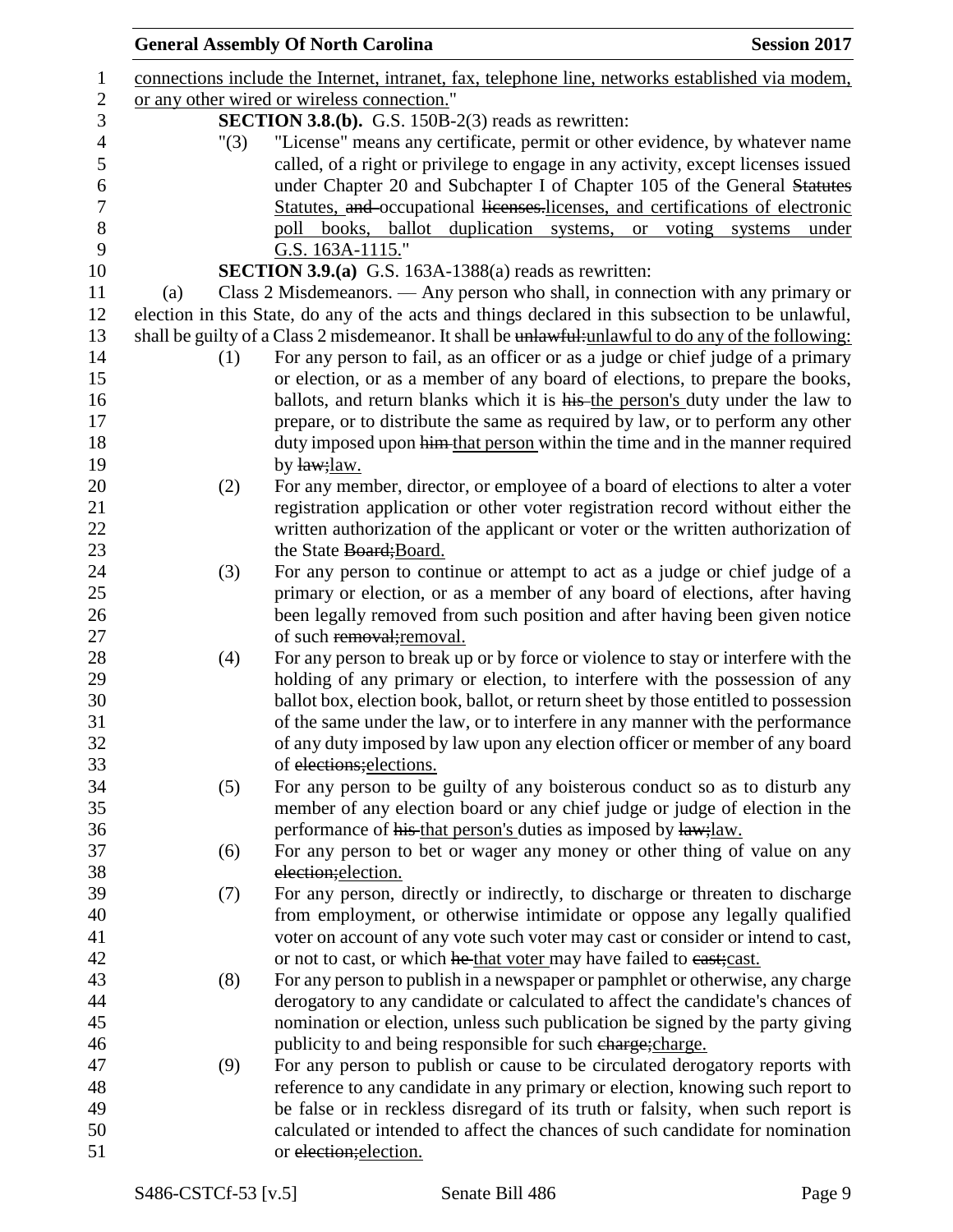|                              | <b>General Assembly Of North Carolina</b>                                                                                                                                                               | <b>Session 2017</b> |
|------------------------------|---------------------------------------------------------------------------------------------------------------------------------------------------------------------------------------------------------|---------------------|
| (10)                         | For any person to give or promise, in return for political support or influence,                                                                                                                        |                     |
|                              | any political appointment or support for political office; office.                                                                                                                                      |                     |
| (11)                         | For any chairman-chair of a county board of elections or other returning officer                                                                                                                        |                     |
|                              | to fail or neglect, willfully or of malice, to perform any duty, act, matter or                                                                                                                         |                     |
|                              | thing required or directed in the time, manner and form in which said duty,                                                                                                                             |                     |
|                              | matter or thing is required to be performed in relation to any primary, general                                                                                                                         |                     |
|                              | or special election and the returns thereof; thereof.                                                                                                                                                   |                     |
| (12)                         | For any clerk of the superior court to refuse to make and give to any person                                                                                                                            |                     |
|                              | applying in writing for the same a duly certified copy of the returns of any                                                                                                                            |                     |
|                              | primary or election or of a tabulated statement to a primary or election, the                                                                                                                           |                     |
|                              | returns of which are by law deposited in his office, upon the tender of the fees                                                                                                                        |                     |
|                              | therefor; therefor.                                                                                                                                                                                     |                     |
| (13)                         | For any person willfully and knowingly to impose upon any blind or illiterate                                                                                                                           |                     |
|                              | voter a ballot in any primary or election contrary to the wish or desire of such                                                                                                                        |                     |
|                              | voter, by falsely representing to such voter that the ballot proposed to him-the                                                                                                                        |                     |
|                              | voter is such as he desires; orthe voter desires.                                                                                                                                                       |                     |
| (14)                         | Except as authorized by G.S. 163A-878, for any person to provide false                                                                                                                                  |                     |
|                              | information, or sign the name of any other person, to a written report under                                                                                                                            |                     |
| (15)                         | G.S. 163A-878; [or]G.S. 163A-878.<br>For any person to be compensated based on the number of forms submitted                                                                                            |                     |
|                              | for assisting persons in registering to vote.                                                                                                                                                           |                     |
| (16)                         | For any person who is not an elections official or who is not otherwise                                                                                                                                 |                     |
|                              | authorized by law to duplicate any form described in G.S. 163A-862 or to                                                                                                                                |                     |
|                              | otherwise record from that form a registrant's signature, full or partial social                                                                                                                        |                     |
|                              | security number, date of birth, the identity of the public agency at which the                                                                                                                          |                     |
|                              | registrant registered under G.S. 163A-884, any electronic mail address                                                                                                                                  |                     |
|                              | submitted under Part 2 of Article 17 of this Chapter, or drivers license                                                                                                                                |                     |
|                              | number."                                                                                                                                                                                                |                     |
|                              | <b>SECTION 3.9.(b).</b> This section is effective December 1, 2018, and applies to                                                                                                                      |                     |
|                              | offenses committed on or after that date.                                                                                                                                                               |                     |
|                              | <b>SECTION 3.10.</b> G.S. 163A-1412(a) reads as rewritten:                                                                                                                                              |                     |
| " $(a)$                      | Each eandidate, candidate who has received funds or made payments or given consent                                                                                                                      |                     |
|                              | for anyone else to receive funds or transfer anything of value for the purpose of bringing about                                                                                                        |                     |
|                              | that individual's nomination or election for office, political committee, and referendum                                                                                                                |                     |
|                              | committee shall appoint a treasurer and, under verification, report the name and address of the                                                                                                         |                     |
|                              | treasurer to the Board. Only an individual who resides in North Carolina shall be appointed as a                                                                                                        |                     |
|                              | treasurer. A candidate may appoint himself or herself or any other individual, including any                                                                                                            |                     |
|                              | relative except his or her spouse, as his the candidate's treasurer, and, upon failure to file report                                                                                                   |                     |
|                              | designating a treasurer, the candidate shall be concluded to have appointed himself or herself as<br>treasurer and shall be required to personally fulfill the duties and responsibilities imposed upon |                     |
|                              | the appointed treasurer and subject to the penalties and sanctions hereinafter provided."                                                                                                               |                     |
|                              | <b>SECTION 3.11.(a)</b> S.L. 2013-281, Sec. 30.8, as amended by S.L. 2015-103, Sec.                                                                                                                     |                     |
| $6(a)$ , reads as rewritten: |                                                                                                                                                                                                         |                     |
|                              | "SECTION 30.8. Any direct record electronic (DRE) voting systems currently certified by                                                                                                                 |                     |
|                              | the State Board of Elections and Ethics Enforcement which do not use paper ballots shall be                                                                                                             |                     |
|                              | decertified and shall not be used in any election held on or after September 1, 2019, for counties                                                                                                      |                     |
|                              | that use direct record electronic voting machines on election day as of January 1, 2015, and                                                                                                            |                     |
|                              | January 1, 2018, for all other counties. December 1, 2019. Decertification of a DRE voting system                                                                                                       |                     |
|                              | that does not use paper ballots may not be appealed to the Superior Court of Wake County                                                                                                                |                     |
|                              | pursuant to G.S. 163-165.7(b).G.S. 163A-1115(d)."                                                                                                                                                       |                     |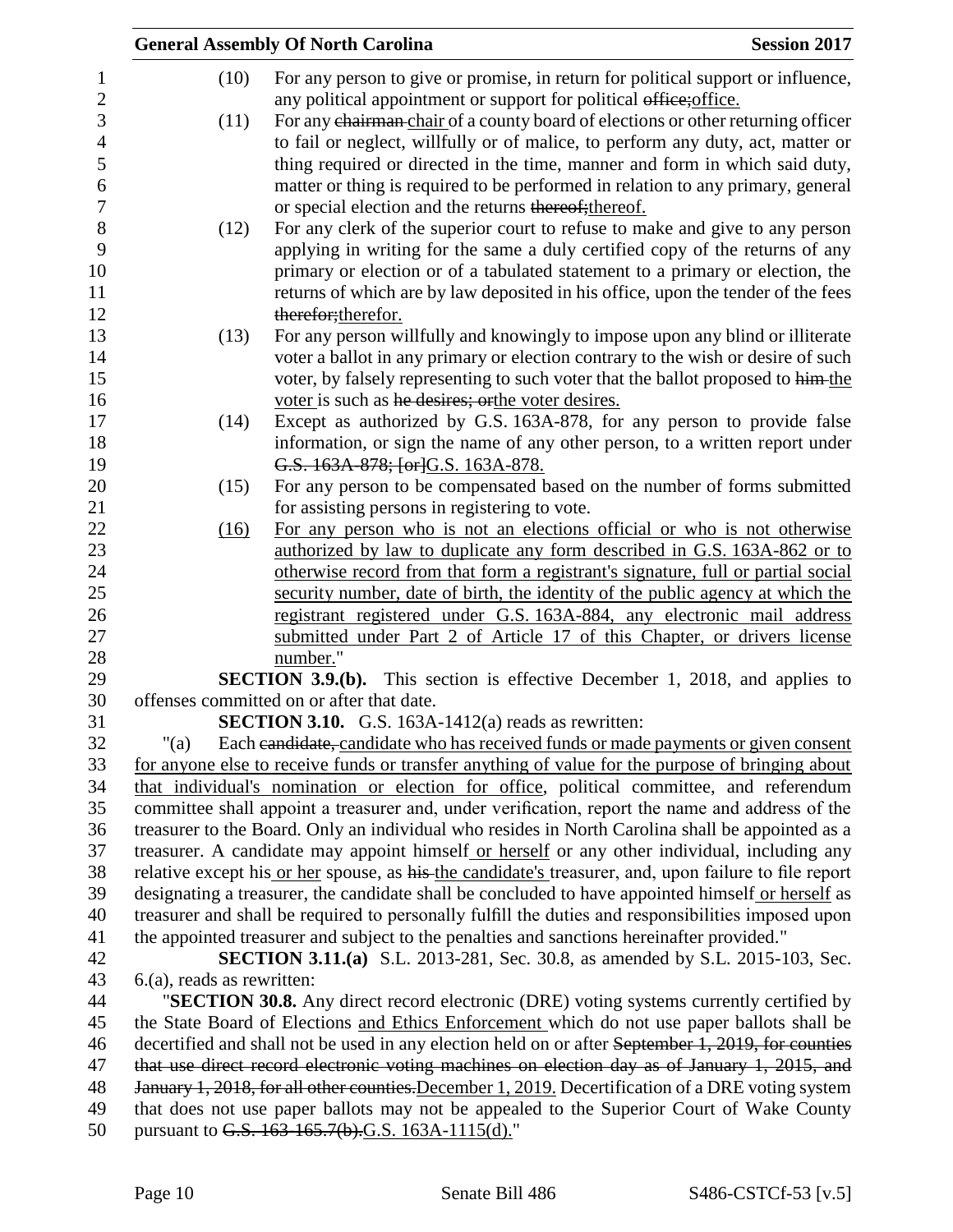| <b>Session 2017</b>                                                                                                                                           |
|---------------------------------------------------------------------------------------------------------------------------------------------------------------|
| <b>SECTION 3.11.(b)</b> S.L. 2013-281, Sec. 30.9, as amended by S.L. 2015-103, Sec.                                                                           |
|                                                                                                                                                               |
| "SECTION 30.9. This Part becomes effective September 1, 2019, December 1, 2019, for                                                                           |
| counties that use direct record electronic voting machines on election day as of January 1, 2015.                                                             |
|                                                                                                                                                               |
|                                                                                                                                                               |
|                                                                                                                                                               |
|                                                                                                                                                               |
| The State Board shall consist of nine individuals registered to vote in North Carolina,                                                                       |
|                                                                                                                                                               |
| Four individuals registered with the political party with the highest number of                                                                               |
| registered affiliates in the State, from a list of six nominees submitted by the                                                                              |
|                                                                                                                                                               |
| Four individuals registered with the political party with the second highest                                                                                  |
| number of registered affiliates in the State, from a list of six nominees                                                                                     |
|                                                                                                                                                               |
| One individual not registered with either the political party with the largest                                                                                |
| number of registered affiliates in the State or of the political party with the                                                                               |
| second-largest number of registered affiliates in the State, from a list of two                                                                               |
| nominees selected by the other eight members of the State Board.                                                                                              |
| The number of registered affiliates shall be as reflected by the latest registration statistics                                                               |
| published by the State Board. The Governor shall make all appointments promptly upon receipt                                                                  |
| of the list of nominees from each nominating entity and in no instance shall appoint later than 30                                                            |
| Within 14 days of appointment by the Governor of the eight members appointed under                                                                            |
| subdivisions (1) and (2) of subsection (a) of this section, the eight members shall hold an initial                                                           |
| appointment selection meeting for the sole purpose of selecting two nominees who meet the                                                                     |
| qualifications for appointment under subdivision (3) of subsection (a) of this section and shall                                                              |
| promptly submit those names to the Governor. No additional actions, other than the oath of office,                                                            |
| shall be taken by the eight members appointed under subdivisions (1) and (2) of subsection (a)                                                                |
|                                                                                                                                                               |
| Beginning on May 1 of the odd-numbered year, members shall serve for two-year                                                                                 |
|                                                                                                                                                               |
| Members may be removed from the State Board by the Governor, acting in the                                                                                    |
| Governor's discretion. Vacancies created on the State Board by removal from office by the                                                                     |
|                                                                                                                                                               |
|                                                                                                                                                               |
| Any vacancy occurring on the State Board shall be filled by an individual meeting the                                                                         |
| same appointment criteria under subsection (a) of this section as the vacating member. Any                                                                    |
| vacancy occurring in the State Board shall be filled by the Governor, and the person so appointed                                                             |
|                                                                                                                                                               |
| For a vacancy for an appointment under subdivision $(1)$ or $(2)$ of subsection                                                                               |
| (a) of this section, the Governor shall fill the vacancy from a list of two names                                                                             |
| submitted by the State party chair of the political party with which the vacating                                                                             |
| member was affiliated if that list is submitted within 30 days of the occurrence                                                                              |
|                                                                                                                                                               |
| For a vacancy for an appointment under subdivision (3) of subsection (a) of                                                                                   |
| this section, the Governor shall fill the vacancy from a list of two names<br>submitted by the remaining members of the State Board if that list is submitted |
|                                                                                                                                                               |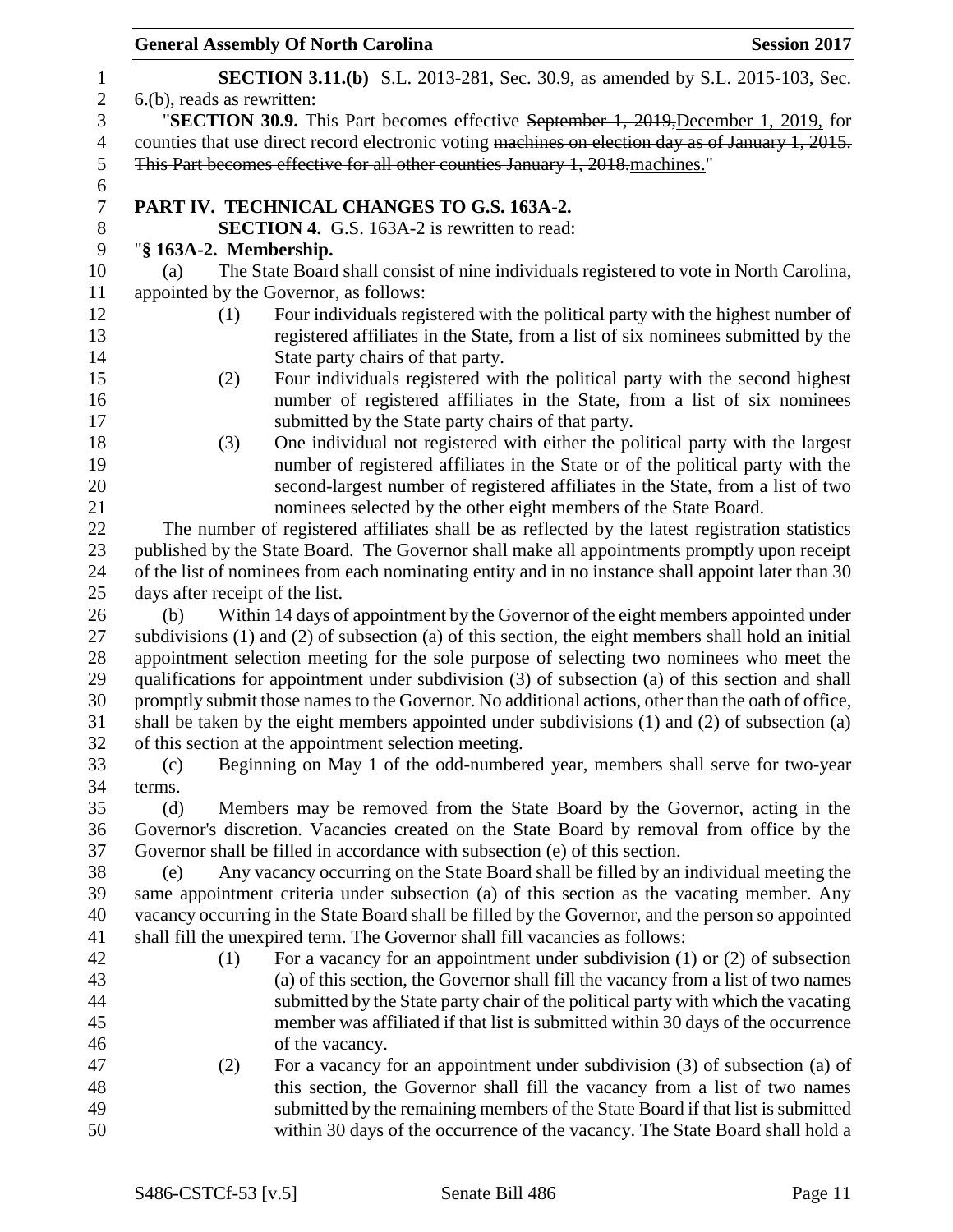|                                     |                          |     | <b>General Assembly Of North Carolina</b>                                                                                                                                                                                                     | <b>Session 2017</b> |
|-------------------------------------|--------------------------|-----|-----------------------------------------------------------------------------------------------------------------------------------------------------------------------------------------------------------------------------------------------|---------------------|
| $\mathbf{1}$<br>$\overline{2}$<br>3 | (f)                      |     | meeting within 21 days of the occurrence of the vacancy for the purpose of<br>selecting two nominees for submission to the Governor to fill the vacancy.<br>At the first meeting held after any new appointments are made, the members of the |                     |
| 4                                   |                          |     | State Board shall take the following oath:                                                                                                                                                                                                    |                     |
| 5<br>6                              |                          |     | "I, ______, do solemnly swear (or affirm) that I will support the Constitution of the United<br>States; that I will be faithful and bear true allegiance to the State of North Carolina and to the                                            |                     |
| 7                                   |                          |     | constitutional powers and authorities which are or may be established for the government thereof;                                                                                                                                             |                     |
| 8<br>9                              |                          |     | that I will endeavor to support, maintain, and defend the Constitution of said State; and that I will<br>well and truly execute the duties of the office of member of the Bipartisan State Board of                                           |                     |
| 10                                  |                          |     | Elections and Ethics Enforcement according to the best of my knowledge and ability, according                                                                                                                                                 |                     |
| 11                                  | to law, so help me God." |     |                                                                                                                                                                                                                                               |                     |
| 12                                  | (g)                      |     | At the first meeting held after the appointment of the member under subdivision (3)                                                                                                                                                           |                     |
| 13                                  |                          |     | of subsection (a) of this section, the State Board shall organize by electing one of its members                                                                                                                                              |                     |
| 14                                  |                          |     | chair and one of its members vice-chair, each to serve a two-year term as such. In 2017 and every                                                                                                                                             |                     |
| 15                                  |                          |     | four years thereafter, the chair shall be a member of the political party with the highest number                                                                                                                                             |                     |
| 16                                  |                          |     | of registered affiliates, as reflected by the latest registration statistics published by the State                                                                                                                                           |                     |
| 17                                  |                          |     | Board, and the vice-chair a member of the political party with the second highest number of                                                                                                                                                   |                     |
| 18                                  |                          |     | registered affiliates. In 2019 and every four years thereafter, the chair shall be a member of the                                                                                                                                            |                     |
| 19                                  |                          |     | political party with the second highest number of registered affiliates, as reflected by the latest                                                                                                                                           |                     |
| 20                                  |                          |     | registration statistics published by the State Board, and the vice-chair a member of the political                                                                                                                                            |                     |
| 21                                  |                          |     | party with the highest number of registered affiliates.                                                                                                                                                                                       |                     |
| 22                                  | (h)                      |     | At the first meeting held after the appointment under subdivision (3) of subsection (a)                                                                                                                                                       |                     |
| 23                                  |                          |     | of this section, the State Board shall elect one of its members as secretary, to serve a two-year                                                                                                                                             |                     |
| 24                                  | term as such.            |     |                                                                                                                                                                                                                                               |                     |
| 25                                  | (i)                      |     | No person shall be eligible to serve as a member of the State Board who meets any of                                                                                                                                                          |                     |
| 26                                  | the following criteria:  |     |                                                                                                                                                                                                                                               |                     |
| 27                                  |                          | (1) | Holds any elective or appointive office under the government of the United                                                                                                                                                                    |                     |
| 28                                  |                          |     | States, the State of North Carolina, or any political subdivision thereof.                                                                                                                                                                    |                     |
| 29                                  |                          | (2) | Holds any office in a political party or organization.                                                                                                                                                                                        |                     |
| 30                                  |                          | (3) | Is a candidate for nomination or election to any office.                                                                                                                                                                                      |                     |
| 31                                  |                          | (4) | Is a campaign manager or treasurer of any candidate in a primary or election.                                                                                                                                                                 |                     |
| 32                                  |                          | (5) | Has served two full consecutive terms.                                                                                                                                                                                                        |                     |
| 33                                  | (j)                      |     | No person while serving on the State Board shall do any of the following:                                                                                                                                                                     |                     |
| 34                                  |                          | (1) | Make a reportable contribution to a candidate for a public office over which                                                                                                                                                                  |                     |
| 35                                  |                          |     | the State Board would have jurisdiction or authority.                                                                                                                                                                                         |                     |
| 36                                  |                          | (2) | Register as a lobbyist under Article 8 of this Chapter.                                                                                                                                                                                       |                     |
| 37                                  |                          | (3) | Make written or oral statements intended for general distribution or                                                                                                                                                                          |                     |
| 38                                  |                          |     | dissemination to the public at large supporting or opposing the nomination or                                                                                                                                                                 |                     |
| 39                                  |                          |     | election of one or more clearly identified candidates for public office.                                                                                                                                                                      |                     |
| 40                                  |                          | (4) | Make written or oral statements intended for general distribution or                                                                                                                                                                          |                     |
| 41                                  |                          |     | dissemination to the public at large supporting or opposing the passage of one                                                                                                                                                                |                     |
| 42                                  |                          |     | or more clearly identified referendum or ballot issue proposals.                                                                                                                                                                              |                     |
| 43                                  |                          | (5) | Solicit contributions for a candidate, political committee, or referendum                                                                                                                                                                     |                     |
| 44                                  |                          |     | committee.                                                                                                                                                                                                                                    |                     |
| 45                                  | (k)                      |     | State Board members shall receive per diem, subsistence, and travel, as provided in                                                                                                                                                           |                     |
| 46                                  |                          |     | G.S. 138-5 and G.S. 138-6."                                                                                                                                                                                                                   |                     |
| 47                                  |                          |     |                                                                                                                                                                                                                                               |                     |
| 48                                  |                          |     | PART V. SEVERABILITY CLAUSE                                                                                                                                                                                                                   |                     |
| 49                                  |                          |     | <b>SECTION 5.</b> If any section or provision of this act is declared unconstitutional or                                                                                                                                                     |                     |
| 50                                  |                          |     | invalid by the courts, it does not affect the validity of this act as a whole or any part other than                                                                                                                                          |                     |

the part so declared to be unconstitutional or invalid.